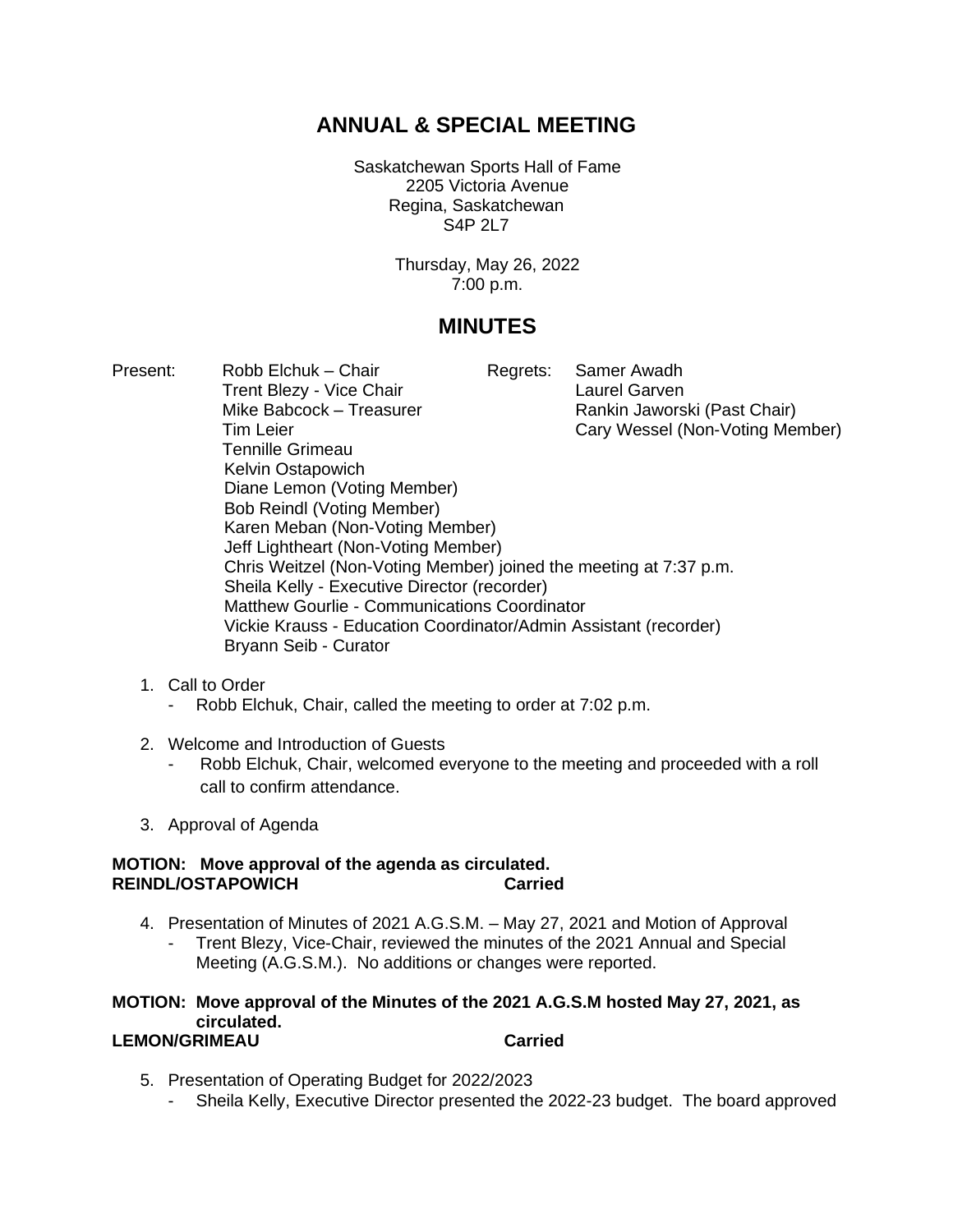the budget on January 20, 2022. Looking to reinstate some fundraising initiatives and hosting an induction. A balanced budget reflecting more of a return to normal after the last two years both in income and expenses.

- 6. Presentation of Independent Auditor's Report
	- Mike Babcock, Treasurer, presented the Auditor's report in detail.
- 7. Presentation of Financial Statement 2021/2022 Audited Statement to March 31, 2022 as prepared by Virtus Group
	- Mike Babcock, Treasurer, presented the Audited Financial Statement ending March 31, 2022 in detail.
- 8. Appointment of Auditor for Year 2022/2023
	- Mike Babcock, Treasurer, indicated that as per best business practices, the SSHF invited RFP's from five accounting firms in Regina. Recommend the re-appointment of Virtus Group.

### **MOTION: Move that Virtus Group be re-appointed as the auditor for year 2022-2023. REINDL/OSTAPOWICH Carried**

- 9. Executive Director's Report
	- Please see Executive Director's Report circulated in the Annual Report.
	- Vickie Krauss, Education Coordinator, provided a synopsis of 2021/2022 programming initiatives.
	- Bryann Seib, Curator, provided a synopsis of 2021/2022 collection management activities.
	- Matthew Gourlie, Communications Coordinator, provided a synopsis of 2021/2022 communications activities.
- 10. Chair's Report
	- Please see Chair's Report circulated in the Annual Report.
- 11. Sport History Project Report
	- Please see Sport History Project report circulated in the Annual & Special Meeting Package.
- 12. Governance Committee Report
	- Amended Bylaws Article 3: Membership
		- Trent Blezy, Vice-Chair, presented amendments to the Bylaws Article 3: Membership as outlined in the Annual & Special Meeting Package.

## **MOTION: Move approval of the revised Bylaws as presented RENDL/OSTAPOWICH Carried**

- Nominations & Elections
	- Trent Blezy, Vice-Chair, thanked Past Chair Rankin Jaworski for his years of service on the board.
	- Trent Blezy, Vice-Chair, presented the nominations report as circulated in the Annual and Special Meeting Package. He then proceeded to call for nominations from the floor three (3) times.